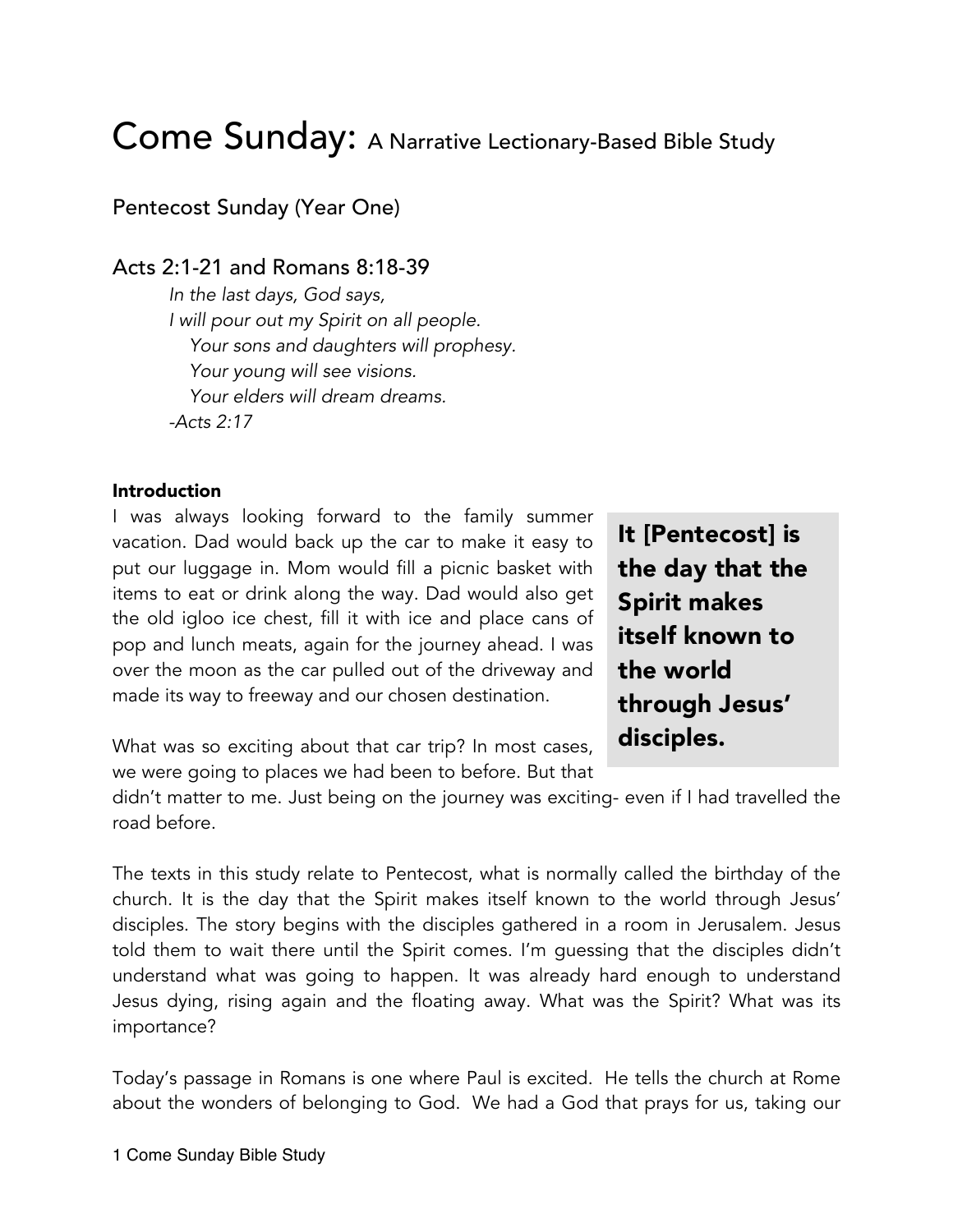grunts and sighs to heart. We have a good that is with us not only in the good times, but in the bad times as well. When Paul tell the Romans that " that God works all things together for good for the ones who love God," he isn't trying to be glib about tragedy. Paul is telling us that even when the unthinkable happens, God is with us. We belong to God and while evil is around now, it will never, ever have the last word.

Paul ends this passage with two wonderful sentences telling the Romans and us that nothing, nothing can separate us from God's love. Paul says, "I'm convinced that nothing can separate us from God's love in Christ Jesus our Lord: not death or life, not angels or rulers, not present things or future things, not powers or height or depth, or any other thing that is created." We are loved by God, no matter what.

Our study talks about the birth of the church and the reminder that God is always with us.

### Verse One Church and Verse Two Church

*When Pentecost Day arrived, they were all together in one place. <sup>2</sup> Suddenly a sound from heaven like the howling of a fierce wind filled the entire house where they were sitting. -Acts 2:1-2*

Right from the start, the writer gives us two communities of faith made up of the same people. In verse one we see that all of Jesus disciples and friends are together in one room. This "church" was a place of community, where people gathered.

The word together in verse one is better understood to mean they were united. Who wouldn't want a church like this?

But do you see what is missing? The group is gathered in one room. There is no venturing forth into the outside, no mission.

ομου *+* επι το αυτο: *The word means "all together" in English. A better understanding is that the disciples were "united."*

φερημενης *(*φερω*; "carry") This means the wind is carrying a wind.*

βιαιος or biaias *In English this word means "violent." This word was used in the parting of the Red Sea by Moses. other Greek literature, this word is used to describe the strength of Hercules.*

2 Come Sunday Bible Study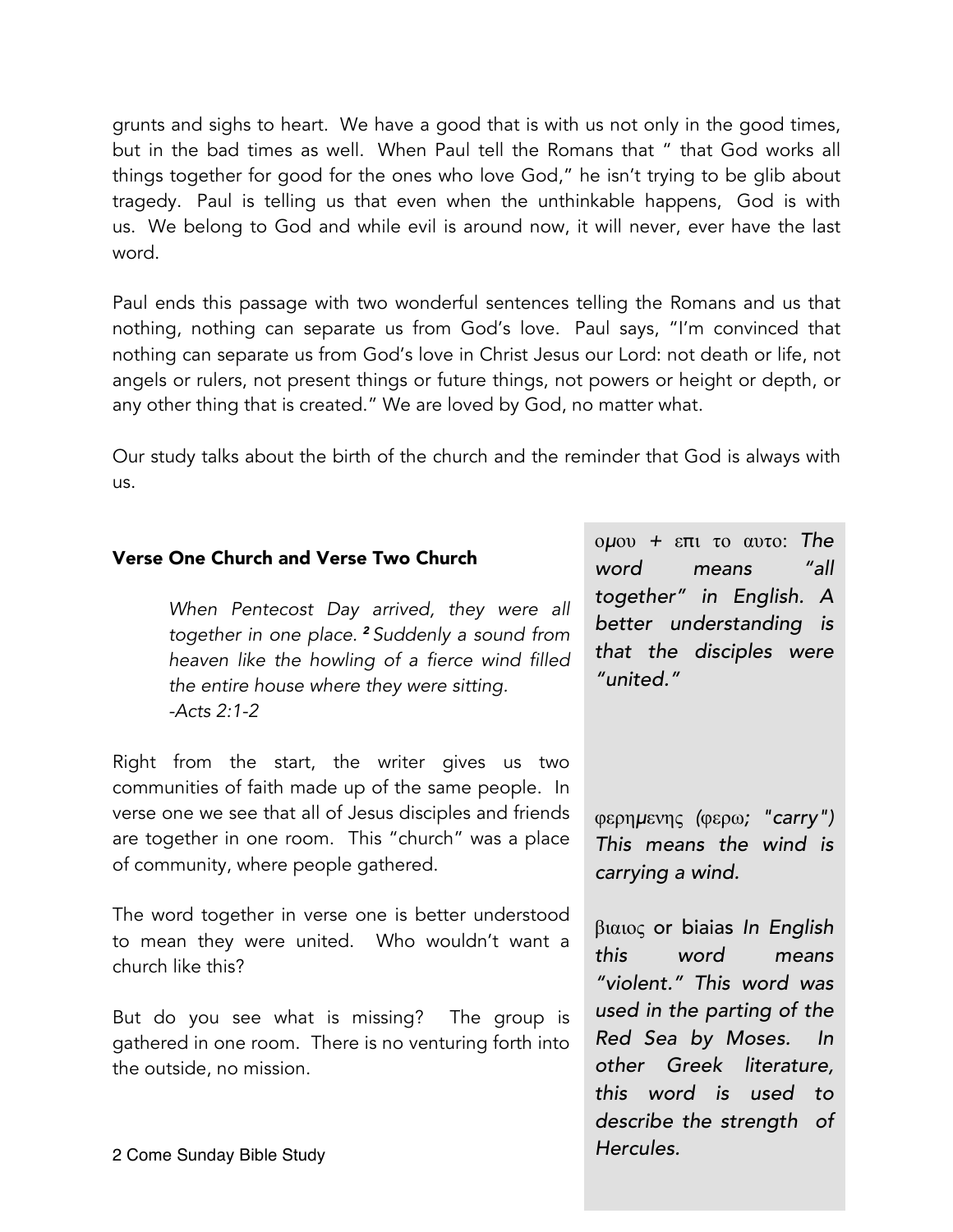Verse two gives us another church. Now we have what seems like a mighty wind entering the room. They begin speaking in different tounges. They couldn't just stay in that room. They had to get out, they had to get out and make their praises known to God publicly. And so they did just that, when it just so happens a religious festival is taking place with Jews from around the known world. They were amazed as they heard these uneducated country hicks from Galilee praise God in their mother tounges.

The pre-Pentecost church in verse one is like a lot of churches today- a gathering of people who stay inside the church doors. Verse two is a place where the Spirit is present and the people have to get out of the door. There are churches like this. But the reality is that many of our churches are between Church One and Church Two.

Peter then explains to the crowd what is happening. He refers to the prophet Joel which says that in the last days God's spirit will be poured out among all flesh, men and women, young and old. Even slaves would receive the Spirit of God.

The Spirit's arrival pushed the disciples out of the upper room and into the rest of the world. There was no more staying in a room, everyone was on a journey to witness the wonderous deeds of God through Jesus.

Pentecost is about the arrival of the Spirit and the beginning of the Church. But the Holy Spirit we see here is one that is not gentle or the Comforter that Jesus talks about in the book of John. The Spirit is described in some fantastic and freightening ways. The Spirit isn't comforting anyone in Acts. Instead they are being shaken up. Words to describe the Spirit include a violent wind, or fire. Other words include bewildered, amazed and astonished. The Spirit can be a comforter, but the third person of Trinity is also an Agitator that can compel the church outside of the walls of our church buildings.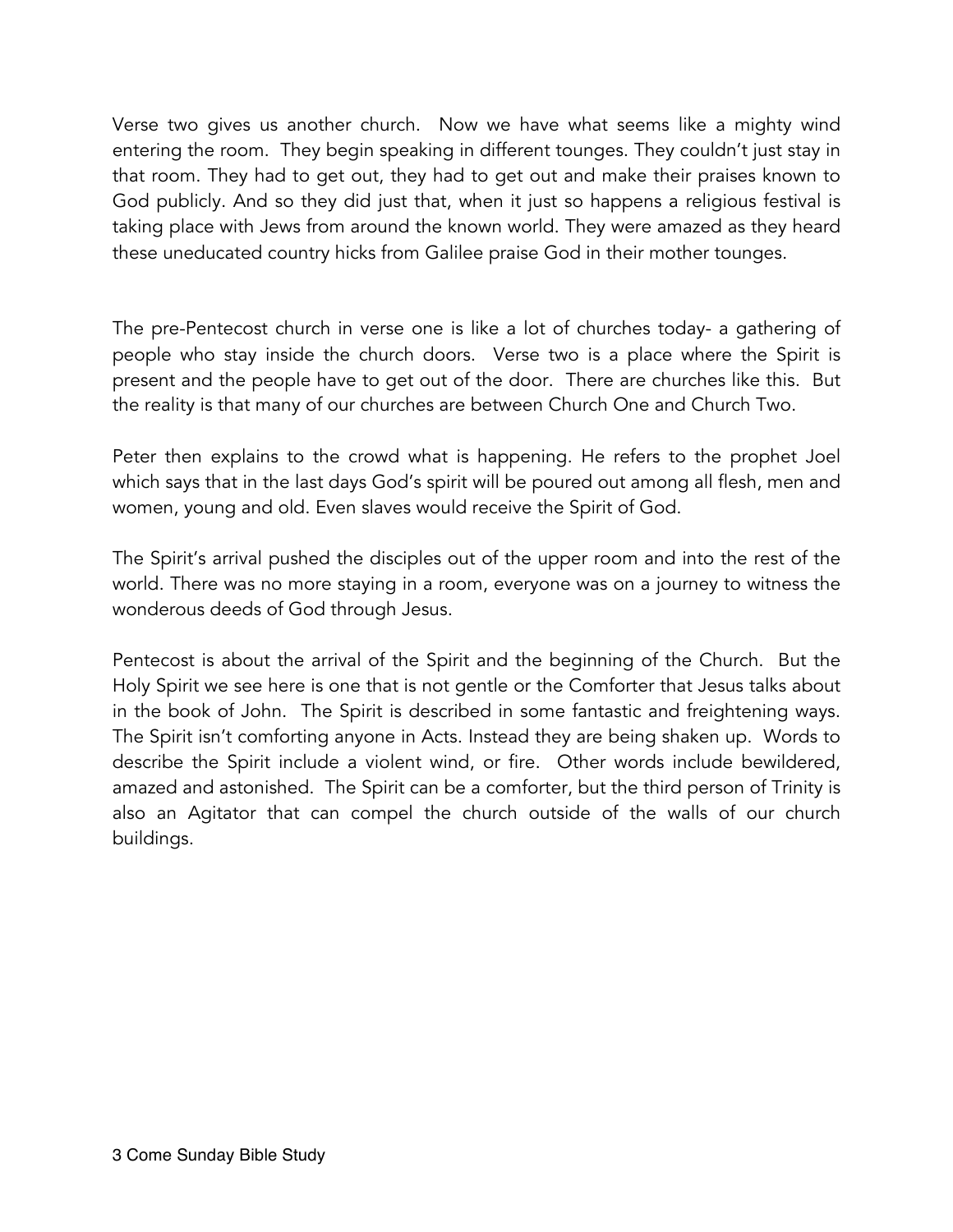#### Nothing Separates

*I'm convinced that nothing can separate us from God's love in Christ Jesus our Lord: not death or life, not angels or rulers, not present things or future things, not powers <sup>39</sup> or height or depth, or any other thing that is created. -Romans 8:38-39*

The passage in Romans is one where Paul is excited. He tells the church at Rome about the wonders of belonging to God. We had a God that prays for us, taking our grunts and sighs to heart. We have a good that is with us not only in the good times, but in the bad times as well. When Paul tell the Romans that " that God works all things together for good for the ones who love God," he isn't trying to be glib about tragedy. Paul is telling us that even when the unthinkable happens, God is with us. We belong to God and while evil is around now, it will never, ever have the last word.

Paul ends this passage with two wonderful sentences telling the Romans and us that nothing, nothing can separate us from God's love. Paul says, "I'm convinced that nothing can separate us from God's love in Christ Jesus our Lord: not death or life, not angels or rulers, not present things or future things, not powers or height or depth, or any other thing that is created." We are loved by God, no matter what.

Paul is telling Christians in Rome that all creation is waiting for God, waiting for hope. He tells them that the Spirit is there, helping people in their weakness and interceding for us with "sighs to deep for words." The Spirit is present with us in our daily walk, allowing us to be with others when their lives fall apart.

υιοθεσια *or huiothesian means "adoption" in English. There was no precedence in using this word before Paul wrote them to describe our relationship with God.*

Σαρξ (sarx) *this is the Greek word for flesh. Paul's view on the flesh changes throughout the book of Romans.*